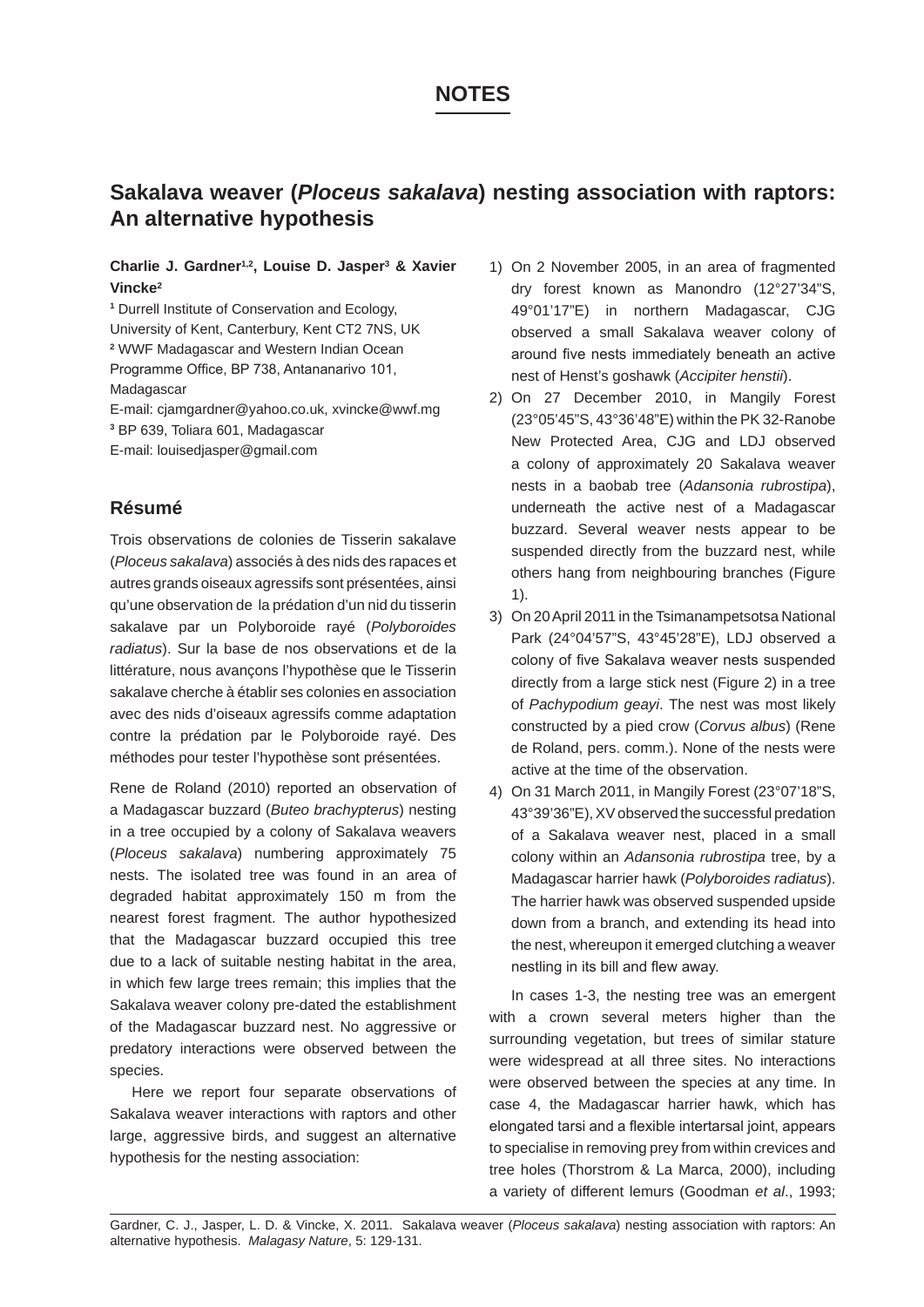

Figure 1. Nestling Madagascar buzzard from Mangily, with a colony of Sakalava weaver suspended directly from the nest (photograph taken by Louise D. Jasper).



**Figure 2.** Probable pied crow nest from Tsimanampetsotsa National Park, with Sakalava weaver nests suspended directly from the nest (photograph taken by Louise D. Jasper).

Karpanty, 2006), frogs and geckos (Thorstrom & La Marca, 2000), and birds (Karpanty & Goodman, 1999; Thorstrom & La Marca, 2000). Birds, particularly nestlings, make up an important component of the diet during the nesting season. From observations of a single nest on the Masoala Peninsula, Thorstrom & La Marca (2000) estimated birds comprise 26.9% of dietary items, of which nestlings made up 86%, while Karpanty & Goodman (1999) found birds to comprise 23.9% of prey items brought to a nest in the Androy region. The species has been observed predating the nests of Henst's goshawk (Rene de Roland *et al*., 1996), Bernier's vanga *Oriolia bernieri* (Thorstrom & Rene de Roland, 1999), and Madagascar fody